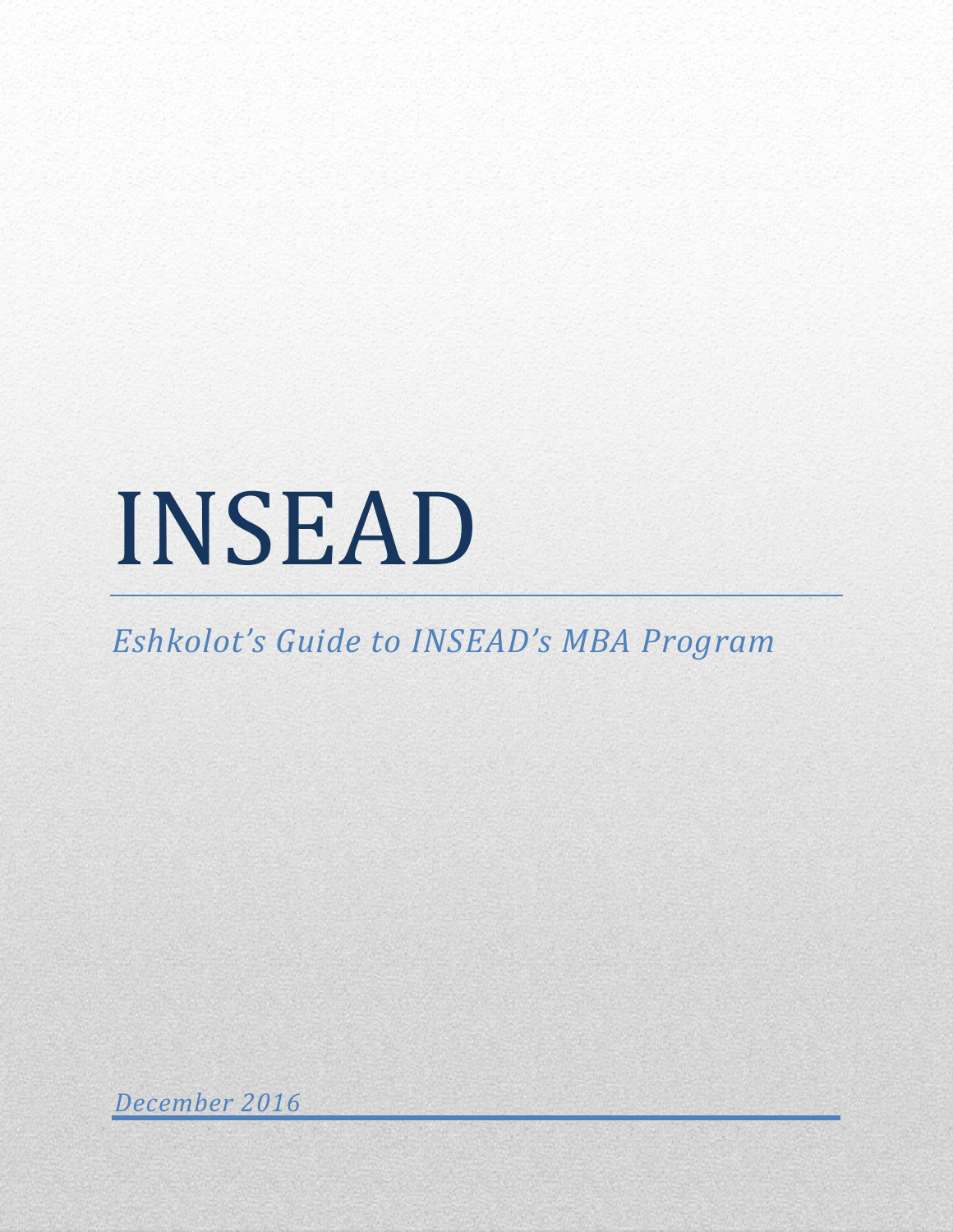

# Table of Contents

| Location                               |                |
|----------------------------------------|----------------|
| Housing                                | $\overline{3}$ |
| <b>Student &amp; Campus Life</b>       | $\overline{3}$ |
| <b>Class Demographics</b>              | $\overline{5}$ |
| <b>Graduate Placement</b>              | $\overline{5}$ |
| <b>Post-MBA Salaries</b>               | 6              |
| <b>Program Summary</b>                 | 7              |
| Core Courses & Electives               | 7              |
| Language Requirements                  | 9              |
| <b>Campus Selection &amp; Exchange</b> | 9              |
| Alumni Base                            | 10             |
| Notable LBS professors                 | 11             |
| <b>Financing the MBA</b>               | 12             |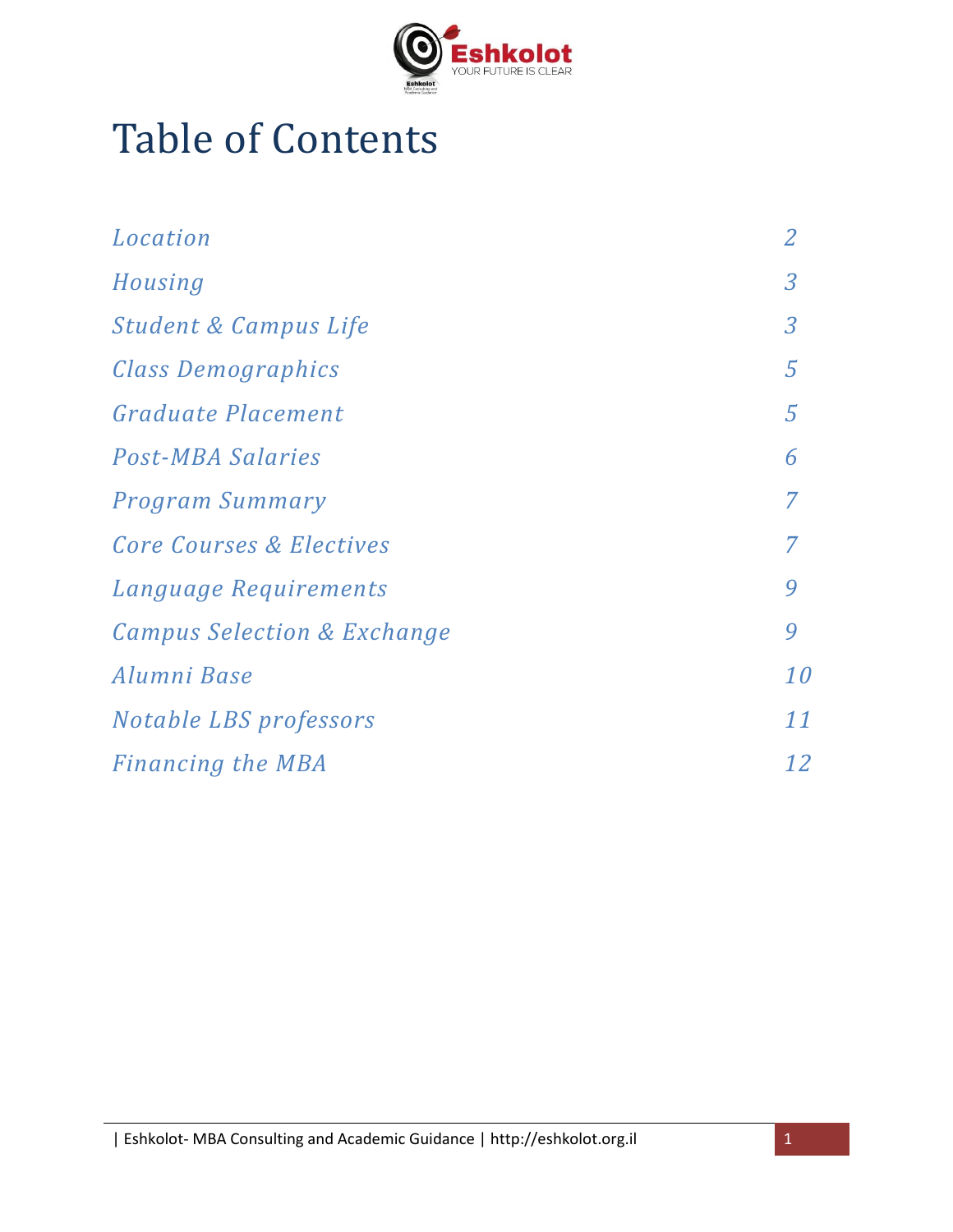

# **Location**

INSEAD has three campuses, it's European campus, located in France, it's Asian campus, located in Singapore, and its Middle East campus, located in Abu Dhabi.

The European campus, situated in the scenic village of Fontainebleau, is surrounded by Europe's second largest forest and is centred around a grand chateau, the royal Chateau de Fontainebleau. The village is a hub of history and culture, and due to its historical and architectural significance it attracts thousands of visitors each year.

The city of Paris is 65 km away and can be reached by a 45 minute train ride on the Transilien Paris-Lyon rail line, or one hour by car. The school's close proximity to Paris means that the city's major airports, Charles de Gaulle and Orly, are within easy reach within an hour from campus.

At the western edge of the town, the campus occupies 20 acres and consists of 19 buildings, most of which are interconnected to form several complexes. The Constance Complex comprises most of the campus, and includes the library, bookstore, classrooms, faculty and administrative offices, campus bar, and cafeteria. The Cercle Complex holds additional classrooms and administrative offices, while the Plessis Mornay Learning Space holds additional classrooms and faculty offices.

INSEAD's Asian campus is located in the One-North district in Singapore. The campus was opened in 2000, and despite being significantly smaller than the Fontainebleau campus, it offers the same level of amenities and resources. The campus occupies 7 acres, and holds a state-of-the-art learning complex with eight amphitheatre classrooms. In addition, there is a fitness centre, café and bar on campus.

The Singapore campus is well located, being 15 minutes from the city's financial district, and positioned next-door to one of the world's premier research and development centres, the Fusionopolis development. Though it is not part of the INSEAD campus, the Fusionopolis complex houses various research organizations, high-tech companies, and government agencies and offers a wide range of facilities such as a supermarket, bookshop, meeting rooms, serviced apartments, fitness club, audio lab and additional research facilities. Travelling to/ from the airport is also relatively easy, as the Singapore campus is located just 30 minutes by taxi from Singapore Changi Airport.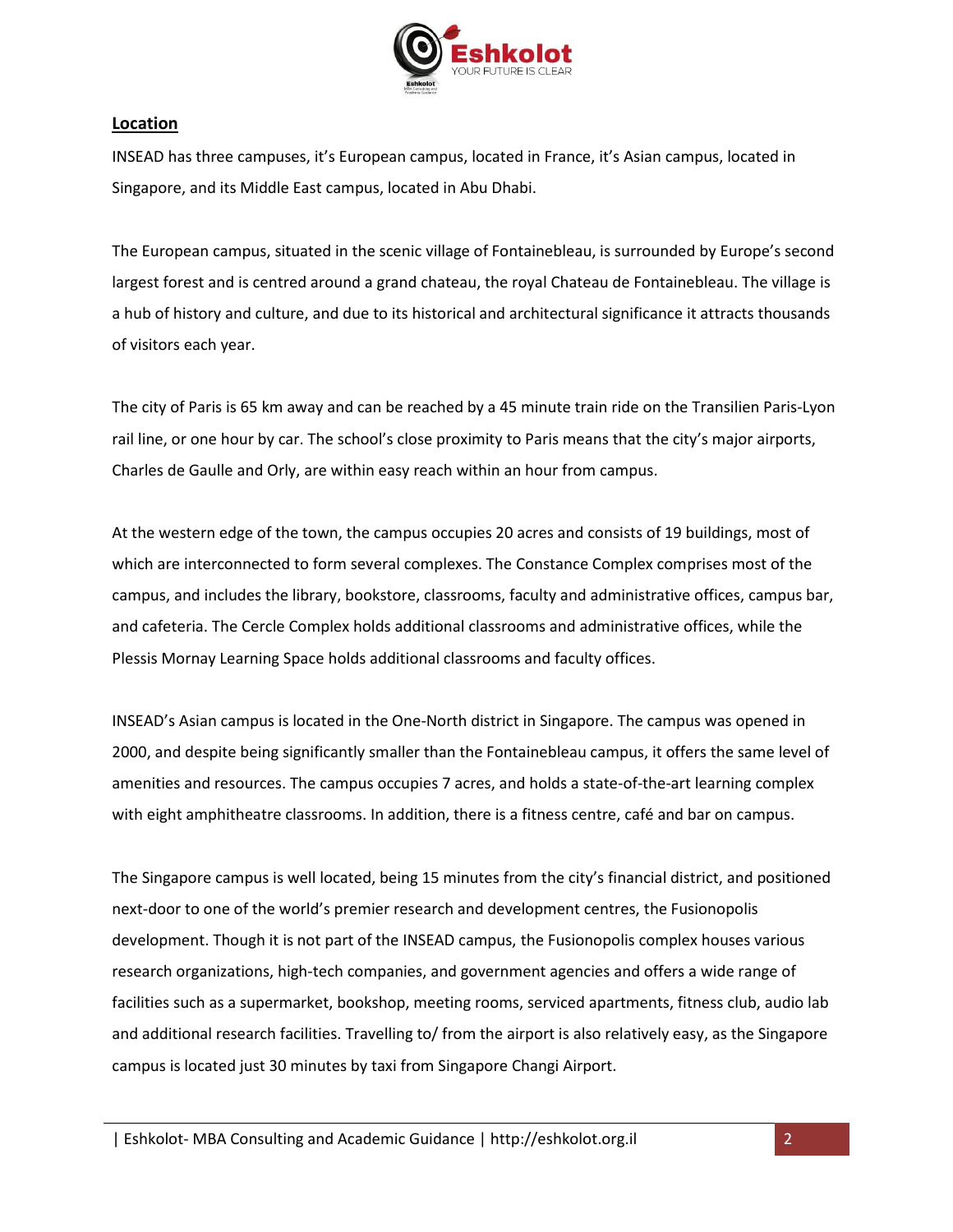

INSEAD's Middle East campus is located in Abu Dhabi. The campus is relatively new, having first introduced a MBA module to students in 2013, and in 2016, the first MBA residential period was established, giving MBAs a truly immersive experience in the region.

Dubai is 1.5 hours away by car, and similar to the other two campuses, travelling to the airport is also relatively easy, with the Abu Dhabi International airport a 30 minute taxi ride from campus.

#### **Housing**

None of the INSEAD campuses offer on-campus housing, so students must find accommodation in areas near campus. In the town of Fontainebleau or nearby villages, there is a variety of reasonably priced housing for students including studios, apartments and houses. For visitors to the Fontainebleau campus there is a 92-room hotel located in town.

For those taking part in the campus exchange program, finding accommodation at the Singapore campus is much more challenging due to the limited short-term housing available. Due to the high demand, the accommodation rates near campus can be quite high, however an apartment swap with an INSEAD student coming from Singapore to Fontainebleau could be a viable solution to lower costs.

INSEAD has negotiated special rates with a number of hotels close to the Abu Dhabi campus. Abu Dhabi is fortunate to have an extensive choice of hotels in a wide range of price categories. Hotels that are in close proximity to the campus are the Grand Millennium (which includes serviced apartments), Al Rawda Arjaan by Rotana, and Centro Al Manhal.

#### **Student & campus life**

Although a small town with a population of only 16,000, Fontainebleau has a lively shopping and dining scene and attracts thousands of visitors each year due to its history and culture. Hikers and climbers have 47,000 acres of forest to explore, with many trails and unique rock formations. In Paris, a one hour car journey from campus, students can dine in fine restaurants, shop along the Champs-Elysees, visit museums, and much more.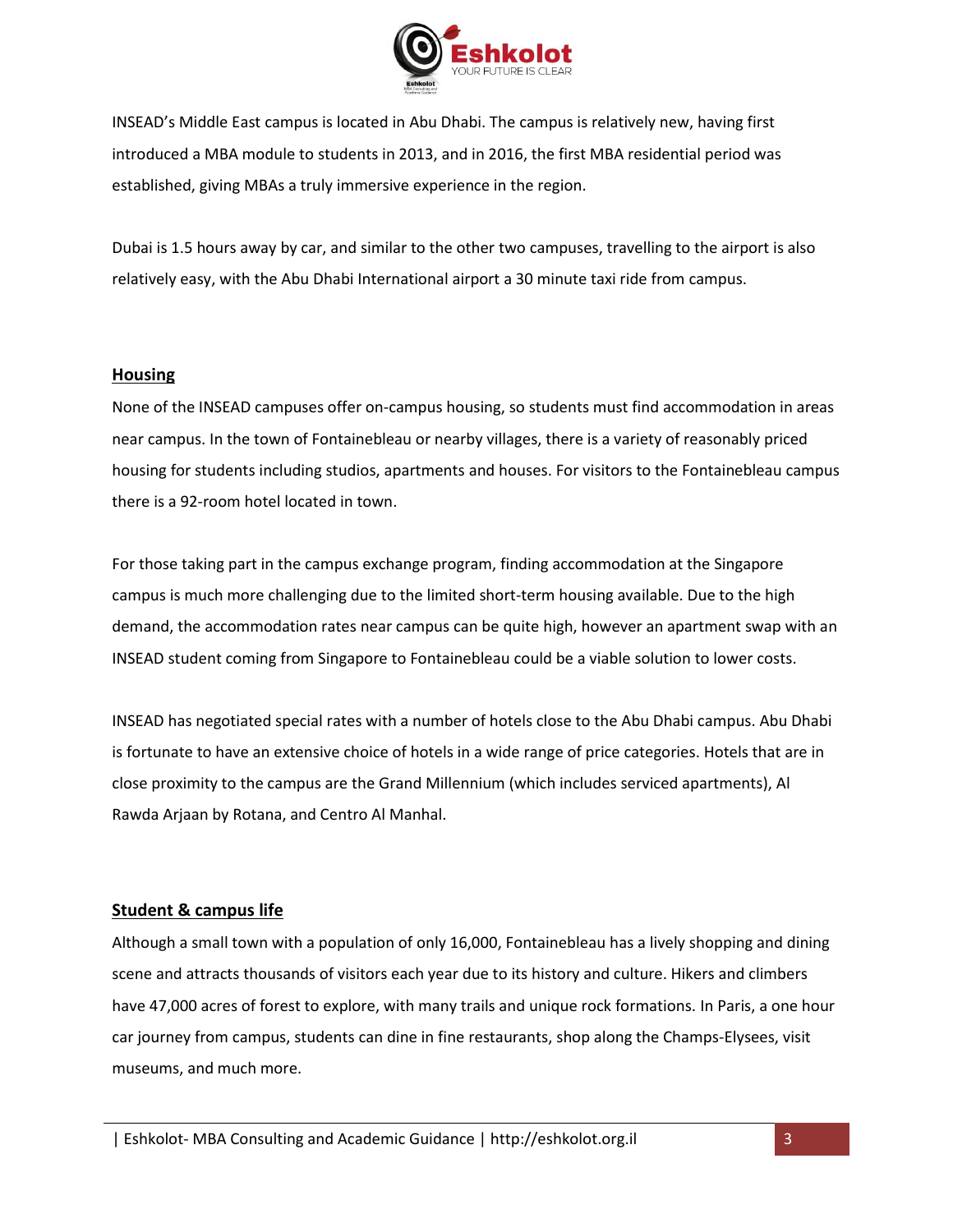

With a population of over 5 million, Singapore has a wide range of dining options, from fine cuisine to local dishes, and ethnic foods can be found in neighbourhoods such as Little India and Chinatown. The city has substantial shopping options, and many stunning cultural monuments and temples. Though the official languages are Chinese, Malay and Tamil, the country's principal language of business is English.

Abu Dhabi, the capital of the United Arab Emirates, has a population of over 600,000, and sits off the mainland on an island in the Persian Gulf. Aside from the city's shopping mega-centres, theme park, and a wide range of fine dining options there are also many historic sites, art and museums for students to visit.

There are a wide range of clubs on both of the Fontainebleau and Singapore campuses which host events and conferences for its members. One of the schools most prominent clubs is the INSEAD Entrepreneurship Club (IEC), which holds networking events, pitching sessions, and a 'speaker series', where entrepreneurs and investors provide advice to students. The IEC also contributes to the annual Entrepreneurship Forum, where entrepreneurs from all over the world travel to Fontainebleau to share their ideas and speak with students.

One of the largest clubs is INDEVOR, the INSEAD Organization for Social Impact. The club focuses on issues of environmental sustainability, corporate social responsibility and international development. The club runs several career treks, industry related panels and workshops in the field of environmental sustainability.

Every May, the Private Equity Club hosts the INSEAD Private Equity Conference at the Fontainebleau campus. The event has been running for 14 years and is one of the largest private equity and venture capital related events organised by MBA students from a European university. In addition to this event, the Singapore division of the club also organises its own Asia Private Equity Conference for students looking to work in the industry in Southeast Asia.

In addition to the club sponsored conferences, each year INSEAD organises a Global Leader Series, featuring international business leaders who share their business experiences with students. Additionally, the annual National Week is held on both campuses in Fontainebleau and Singapore, where students share their national culture with classmates through, food, music and more.

| Eshkolot- MBA Consulting and Academic Guidance | http://eshkolot.org.il 4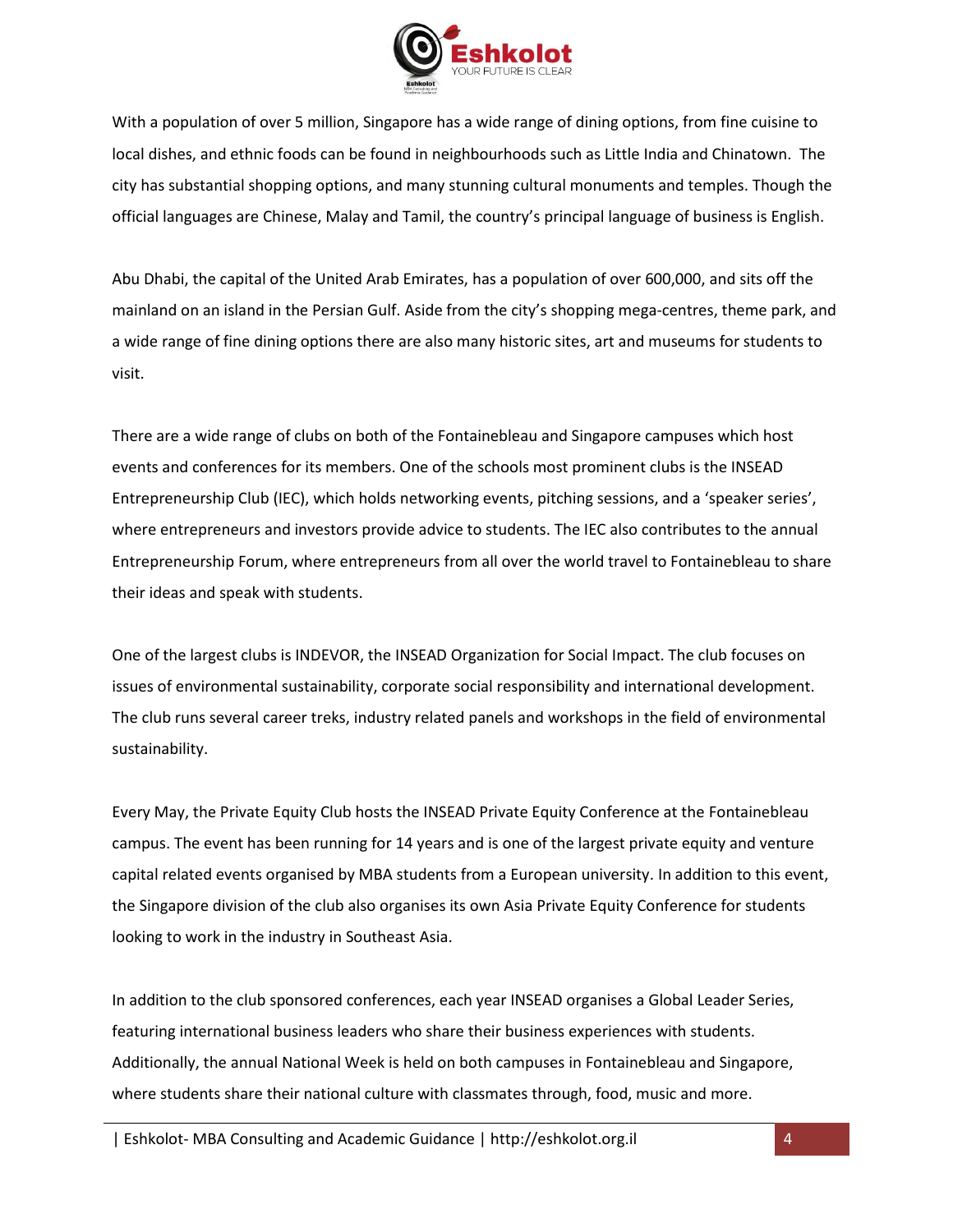

# **Class demographics**

INSEAD has a considerably larger class size than European and US schools, with two annual intakes of approximately 500 students. The class of 2018 represented 93 different nationalities, with 31% from Asia Pacific, 30% from Western Europe, 13% from North America, 10% from Eastern Europe, 8% from Latin America and 8% from the Middle East and Africa. Female students made up 30% of the class.

The average GMAT score of the class of 2018 was 703, with a lowest score of 610, and a highest score of 800. The average age of the class was 29, and the age range was from 23 to 37. The average amount of work experience was 5.5 years, with 38% of the class coming from a corporate background, 26% from consulting, 23% from financial services, and 13% from technology, media and telecommunications. Students come from a variety of educational backgrounds, with 32% of the class having studied business administration, 29% engineering, 13% economics, 9% sciences, 6% humanities, 6% law/political sciences, 5% other and 1% media and communication.

# **Graduate placement**

INSEAD's Career Development Center is made up of more than 40 professionals based in the Fontainebleau, Singapore and Abu Dhabi campuses. Together they manage more than 250 recruiters who visit INSEAD's campuses every year as well as conduct thousands of interviews. The Career Services team work one-on-one with students and offer a range of career development services in order to help graduates secure full time job offers.

For the INSEAD students who graduated in December 2014 and January 2015, the top three sectors that students entered after completing the MBA was consulting (43%), financial services (15%), and ecommerce/internet (12%). The number of INSEAD students entering consulting is higher than at other leading business schools in Europe and the US, showing the strength of the school's recruiting relationships within the industry. It should however be noted that the number of students entering financial services is lower at INSEAD than at many other top business schools, however this does not mean that the school is not a good choice for those looking to work in the financial services industry. In addition to the aforementioned sectors, students also gained employment in the following industries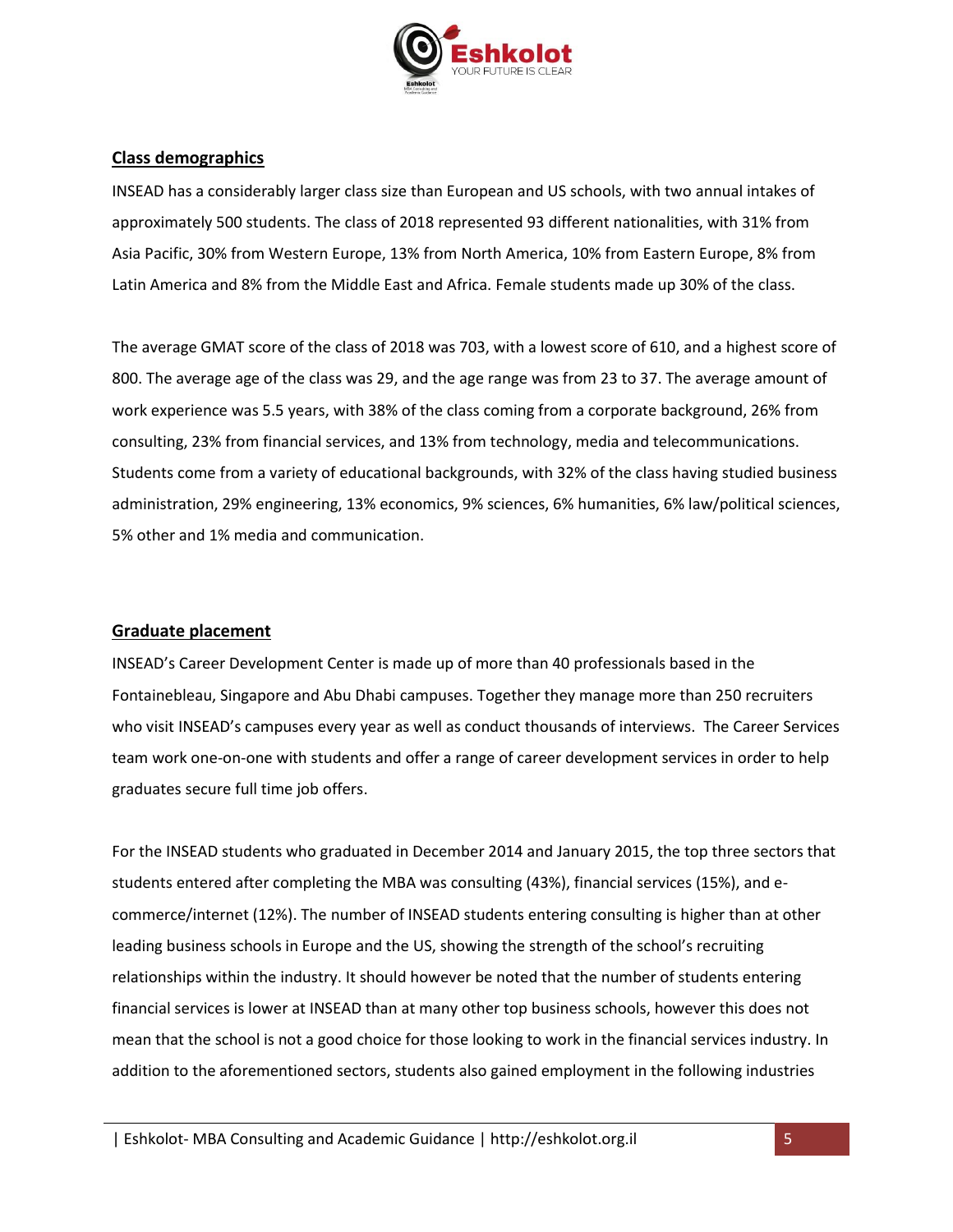

after graduation: information technology/ telecommunications (7%), manufacturing / conglomerates (5%), retail / consumer and luxury goods (5%), and media/entertainment/advertising (2%).

With nearly half of the class signing up to join consultancy firms, the names of McKinsey and the Boston Consulting Group stand high at the top of INSEAD's list of top hirers by volume for the classes of December 2014 and January 2015.

| Top MBA employers at INSEAD<br>$(2014 - 2015)$ | <b>Number of students hired</b> | Former employees returning to<br>the organisation after<br>graduation |
|------------------------------------------------|---------------------------------|-----------------------------------------------------------------------|
| McKinsey & Company                             | 102                             | 38                                                                    |
| The Boston Consulting Group                    | 72                              | 20                                                                    |
| Bain & Company                                 | 52                              | 18                                                                    |
| Amazon                                         | 29                              |                                                                       |
| Accenture                                      | 24                              | 4                                                                     |
| Strategy&                                      | 24                              | 9                                                                     |
| A.T. Kearney                                   | 16                              | 5                                                                     |
| Apttus                                         | 14                              |                                                                       |
| Google                                         | 14                              |                                                                       |
| Microsoft                                      | 14                              |                                                                       |

# *Source: INSEAD MBA employment reports 2014-201*5

In terms of location, for the INSEAD classes of December 2014 and January 2015, 73% of students accepted their first post-MBA position in Europe (45%) or Asia (28%). An additional 12% took positions in North America, while 10% secured employment in Africa and the Middle East, and 5% in Latin America.

# **Post-MBA salaries**

Post-MBA salaries attracted by INSEAD's recent graduates came in at a median average of \$107,100. The highest MBA salaries are on offer to those entering financial services, where the median is \$114,900.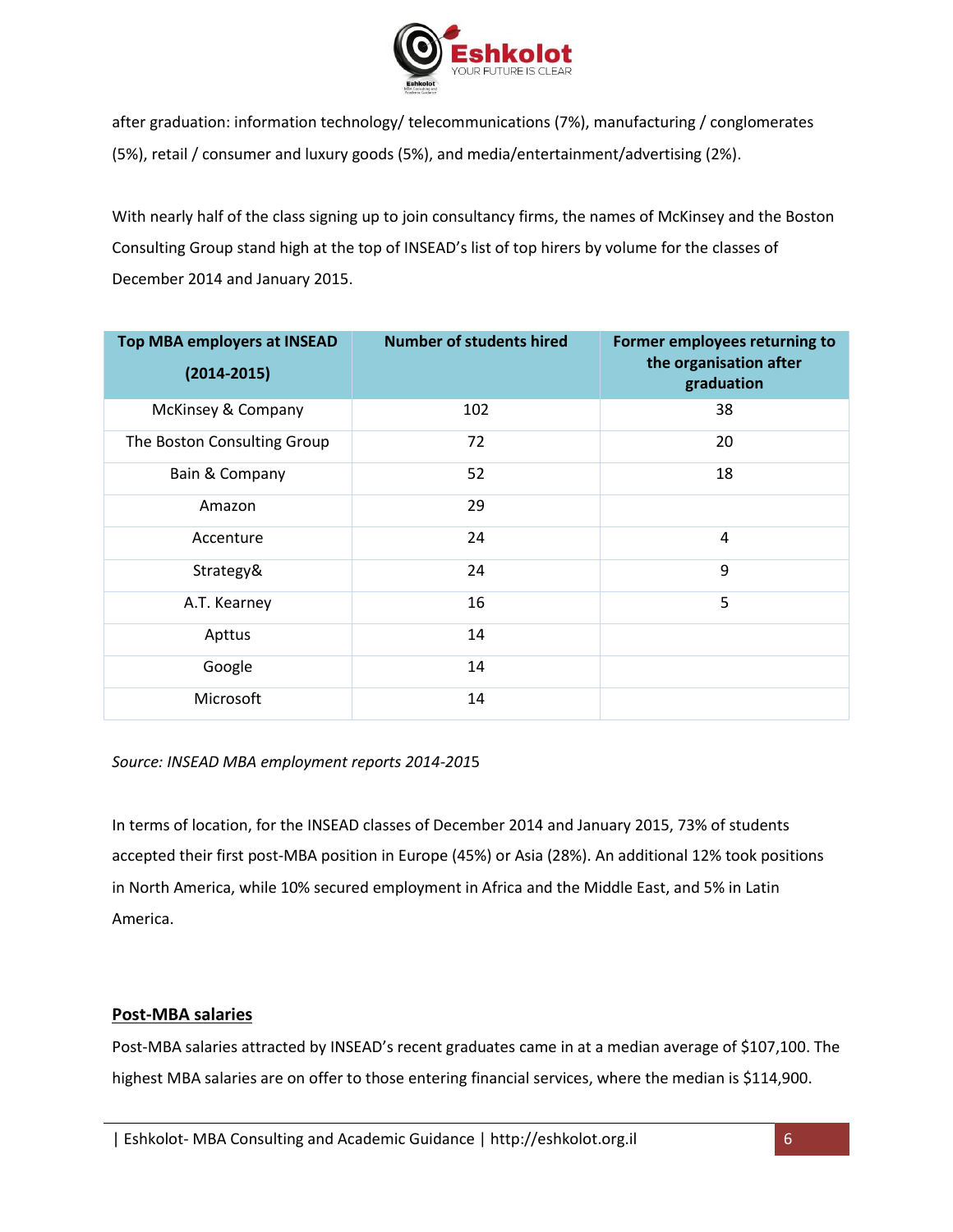

MBA salaries in consulting aren't too far off this average, however, with a median salary of \$113,600 among its class of 2014-2015.

MBA salaries for those entering technology, media and telecommunications aren't quite as high as this, on average, and stand at a median of \$97,200 for the school's latest graduates.

Three months on from graduation, 90% of INSEAD MBA graduates had accepted a full-time job offer. The number of entrepreneurs starting their own business right after the degree, meanwhile, represents 6% of the total number of graduates, a figure similar to LBS, [Harvard Business School](http://www.topmba.com/institution/harvard-business-school-harvard-university) and [MIT Sloan.](http://www.topmba.com/institution/sloan-school-management-massachusett-institute-technology)

### **Program summary**

The INSEAD MBA program is a 10 month accelerated program of full time study. Students may begin the program in either January or September, according to their personal or professional needs. With three campuses located in France, Singapore and Abu Dhabi, and a range of exchange programs with international universities, students can live and study in up to five different countries during the program.

The MBA program is divided into five 8-week periods, which are referred to as P1, to P5. At the end of each period there are exams and a short break. Both September and January entry dates have identical course and program structure, however the key difference is that students who begin in September complete the program over 10 consecutive months, whereas those who start in January have a twomonth summer break between the third and fourth periods. During this break students usually complete a summer internship or complete an independent project.

In order to complete the degree, students must complete 13 core courses and at least 11 electives. In addition to the mandatory coursework, there are strict language requirements. Students are required to have practical knowledge of a second language for admission, and basic knowledge of a third language to graduate.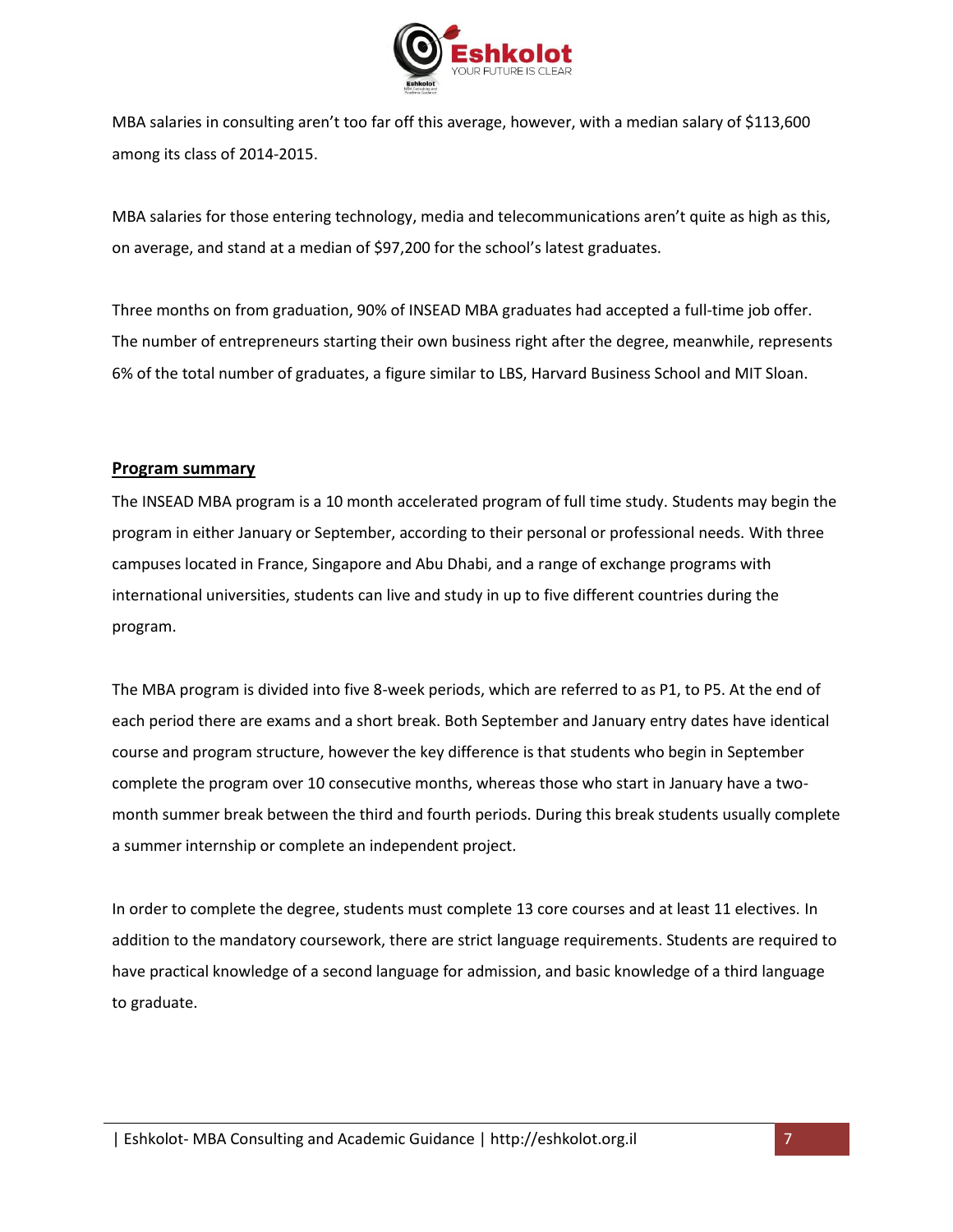

# **Core courses & electives**

Before starting the academic year, students with a limited business background have the option to participate in a one week course, Business Foundations. The program includes three courses in finance, financial accounting and quantitative methods. After the course, a mandatory Orientation Week is then held for all students, before the start of P1 classes. During this time students will participate in language testing, as well as taking care of administrative tasks, and meeting their study groups and classmates.

With an overall 1,000 students per year, approximately 500 students enrol in each January and September intake, with roughly 300 students starting in Fontainebleau, and 200 in Singapore. Each class is divided into sections of 60 – 80 students, who take core courses together until the end of P2. Students are also split into smaller study groups of  $5 - 6$  people, to complete assignments and presentations together for core courses during P1 and P2.

**P1:** During P1, students complete the below 6 core courses which are designed to provide an overview of basic business skills.

**Core courses:** Financial Accounting, Financial Markets & Valuation, Organisational Behaviour I, Prices & Markets, Uncertainty, Data & Judgement, Principles of Strategy Analysis.

**P2:** Students take an additional 6 core courses during P2, examining the management of business from an internal perspective.

**Core courses:** Corporate Financial Policy, Managing Customer Value, Organisational Behaviour II, Managerial Accounting, Process & Operations Management, Communication & Leadership.

**P3:** In addition to the 2 final core courses which must be taken in P3, students must also take at least **4 electives** (further information on electives below)

**Core courses:** Macroeconomics in the Global Economy, Business in Society

**P4:** An additional **4 electives** must be taken.

#### **P5:** An additional **3 electives** must be taken + **Capstone module**

The final Capstone module ties together many of the management issues in finance presented in the programme and makes the final link to current business practice. The Capstone module encompasses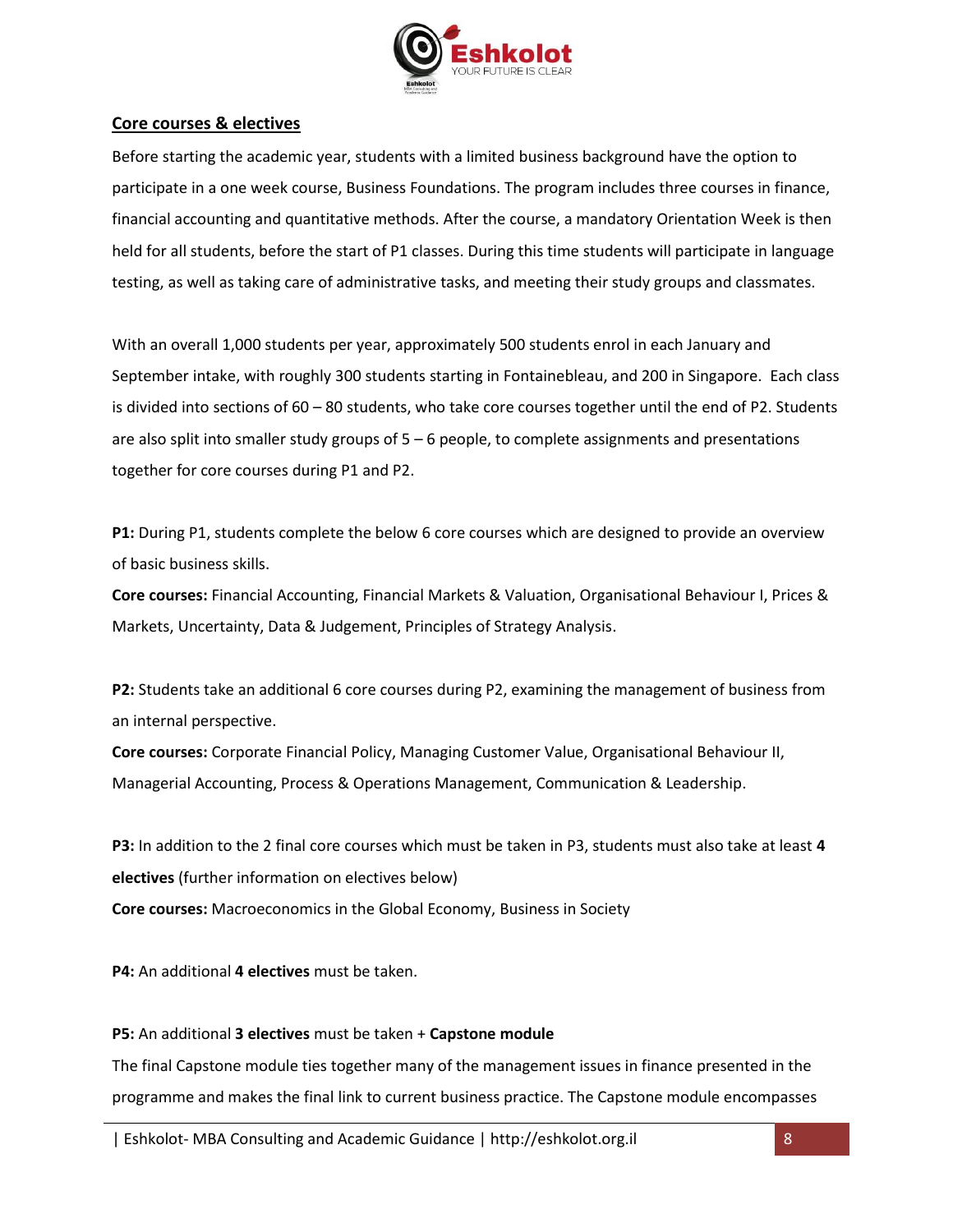

four courses: Global Financial Services & Asset Management, Alco Simulation, Fair Process & Board Management, Leadership in Finance.

#### **Electives:**

From P3, INSEAD offers students a range of over 75 electives, of which at least 11 must be completed to graduate. While some students prefer to concentrate on certain disciplines, such as entrepreneurship or strategy, others choose to take courses in a wider variety of subjects to prepare for a career in general management.

**Elective examples**: Applied Corporate Finance, Communication & Leadership, Identifying New Business Models, Management Decision Making, Market Driving Strategies, Mergers, Acquisitions, Alliances & Corporate Strategy, Realising Entrepreneurial Potential.

#### **Language Requirements**

INSEAD places significant importance on language skills for both admission and graduation. Aside from requiring practical knowledge of another language in addition to English for admission, students are also required to have basic knowledge of a third 'commercially useful' language to graduate. Students that already have knowledge of a third language are permitted to declare this upon enrolment, and may be requested to sit a written or oral proficiency test.

#### **Campus Selection & Exchange**

All students have the opportunity to spend at least one period on another INSEAD campus from P3 onwards. Depending on the month of intake (January or September), students may also choose to spend P4 or P5 at one of INSEAD's partner schools (Wharton, Kellogg or CEIBS).

Wharton (Philadelphia) and Kellogg (near Chicago) will be of particular interest to those seeking to build a career or network in North America – or simply to experience a top U.S. business school. CEIBS (Shanghai) is however available only to January starters. It offers an inside view of the world's most dynamic economy and a head start for anyone hoping to do business in China.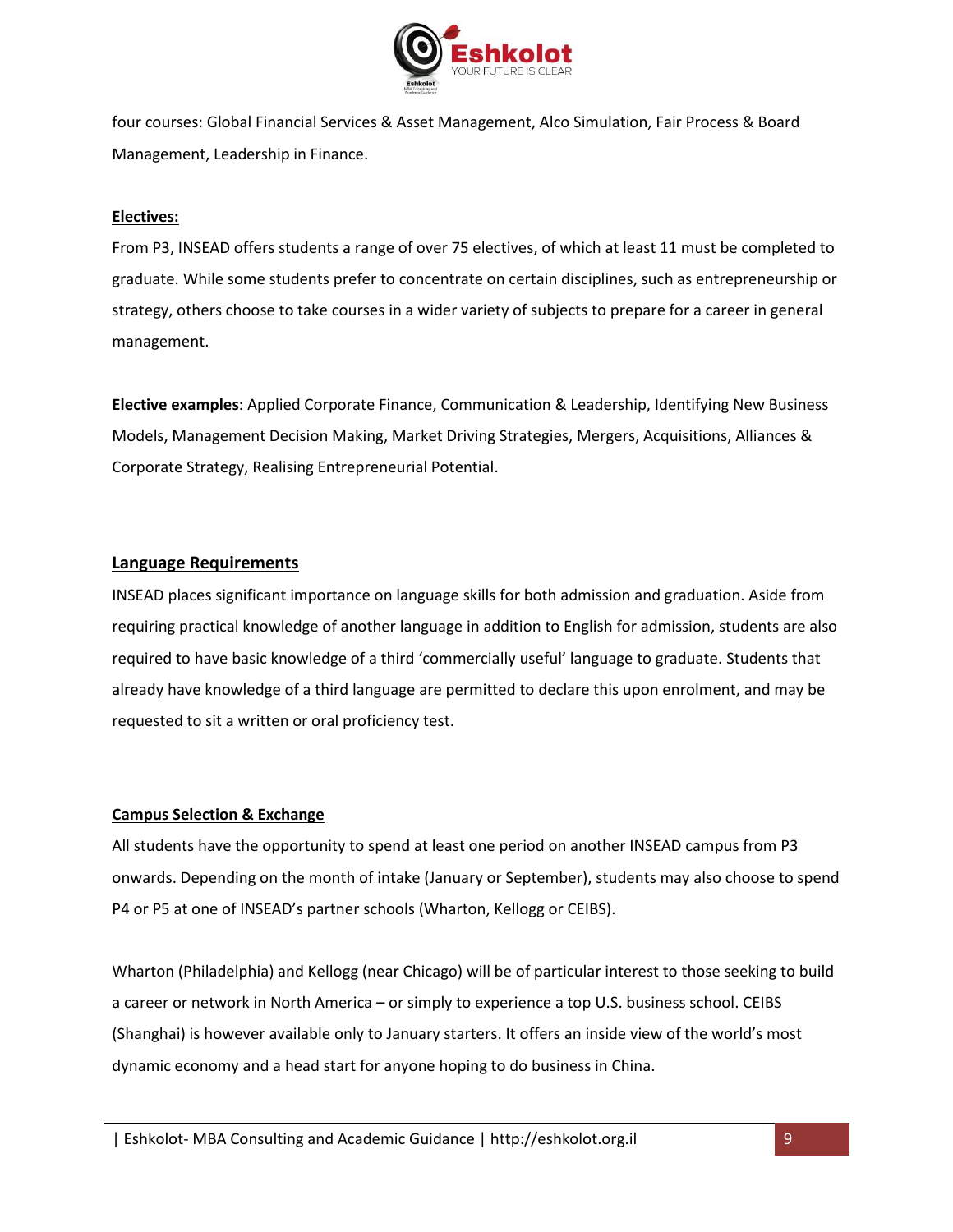

When applying to INSEAD students will be asked to indicate their starting campus preference: Europe (Fontainebleau) or Asia (Singapore). Campus preference will not affect admission into the programme, however, students may in rare cases be asked to start on the other campus, should one reach its maximum capacity.

# **Alumni base**

The INSEAD alumni network has more than 52,000 Alumni distributed across 172 countries with 157 nationalities.

As a member of the INSEAD alumni community, students and graduates benefit from a strong, engaged and lifelong network and enjoy privileged access to a wide range of services, resources and events.

Notable alumni include: **[Tidjane Thiam,](https://en.wikipedia.org/wiki/Tidjane_Thiam)** Former CEO, [Prudential plc,](https://en.wikipedia.org/wiki/Prudential_plc) CEO, [Credit Suisse](https://en.wikipedia.org/wiki/Credit_Suisse) **[Henry Engelhardt,](https://en.wikipedia.org/wiki/Henry_Engelhardt)** CEO, [Admiral Group](https://en.wikipedia.org/wiki/Admiral_Group) [Philip Hampton,](https://en.wikipedia.org/wiki/Philip_Hampton) Chairman, [J Sainsbury;](https://en.wikipedia.org/wiki/J_Sainsbury) Chairman, [Royal Bank of Scotland Group](https://en.wikipedia.org/wiki/Royal_Bank_of_Scotland_Group) **[Andrew Large,](https://en.wikipedia.org/wiki/Andrew_Large)** Former Deputy Governor, [Bank of England](https://en.wikipedia.org/wiki/Bank_of_England) **[Paul Marshall,](https://en.wikipedia.org/wiki/Paul_Marshall_(financier))** Co-founder and Chairman, [Marshall Wace](https://en.wikipedia.org/wiki/Marshall_Wace) **[António Horta Osório,](https://en.wikipedia.org/wiki/Ant%C3%B3nio_Mota_de_Sousa_Horta_Os%C3%B3rio)** CEO, [Lloyds Banking Group](https://en.wikipedia.org/wiki/Lloyds_Banking_Group) **[Robert S. Keane,](https://en.wikipedia.org/w/index.php?title=Robert_S._Keane&action=edit&redlink=1)** CEO, [Vistaprint](https://en.wikipedia.org/wiki/Vistaprint) **[Paul Desmarais, Jr.,](https://en.wikipedia.org/wiki/Paul_Desmarais,_Jr.)** Chairman and Co-CEO, [Power Corporation of Canada](https://en.wikipedia.org/wiki/Power_Corporation_of_Canada) **[Adam Goldstein,](https://en.wikipedia.org/wiki/Adam_Goldstein)** CEO, [Royal Caribbean International](https://en.wikipedia.org/wiki/Royal_Caribbean_International) **Gianni Onorato,** CEO, [MSC Cruises](https://en.wikipedia.org/wiki/MSC_Cruises) **[Johann Schneider-Ammann,](https://en.wikipedia.org/wiki/Johann_Schneider-Ammann) President of Switzerland [William Hague,](https://en.wikipedia.org/wiki/William_Hague)** Former Leader, [Conservative Party \(UK\),](https://en.wikipedia.org/wiki/Conservative_Party_(UK)) Former [First Secretary of State](https://en.wikipedia.org/wiki/First_Secretary_of_State) and [Secretary of](https://en.wikipedia.org/wiki/Secretary_of_State_for_Foreign_and_Commonwealth_Affairs)  [State for Foreign and Commonwealth Affairs](https://en.wikipedia.org/wiki/Secretary_of_State_for_Foreign_and_Commonwealth_Affairs) of the UK. **[Bill Morneau,](https://en.wikipedia.org/wiki/Bill_Morneau) Finance Minister, Canada [Colin Dyer,](https://en.wikipedia.org/wiki/Colin_Dyer)** CEO, [Jones Lang LaSalle](https://en.wikipedia.org/wiki/Jones_Lang_LaSalle) **[Philip Hampton,](https://en.wikipedia.org/wiki/Philip_Hampton)** Chairman, [J Sainsbury](https://en.wikipedia.org/wiki/J_Sainsbury) former Group Finance Director, Lloyds TSB, BT Group, and British Steel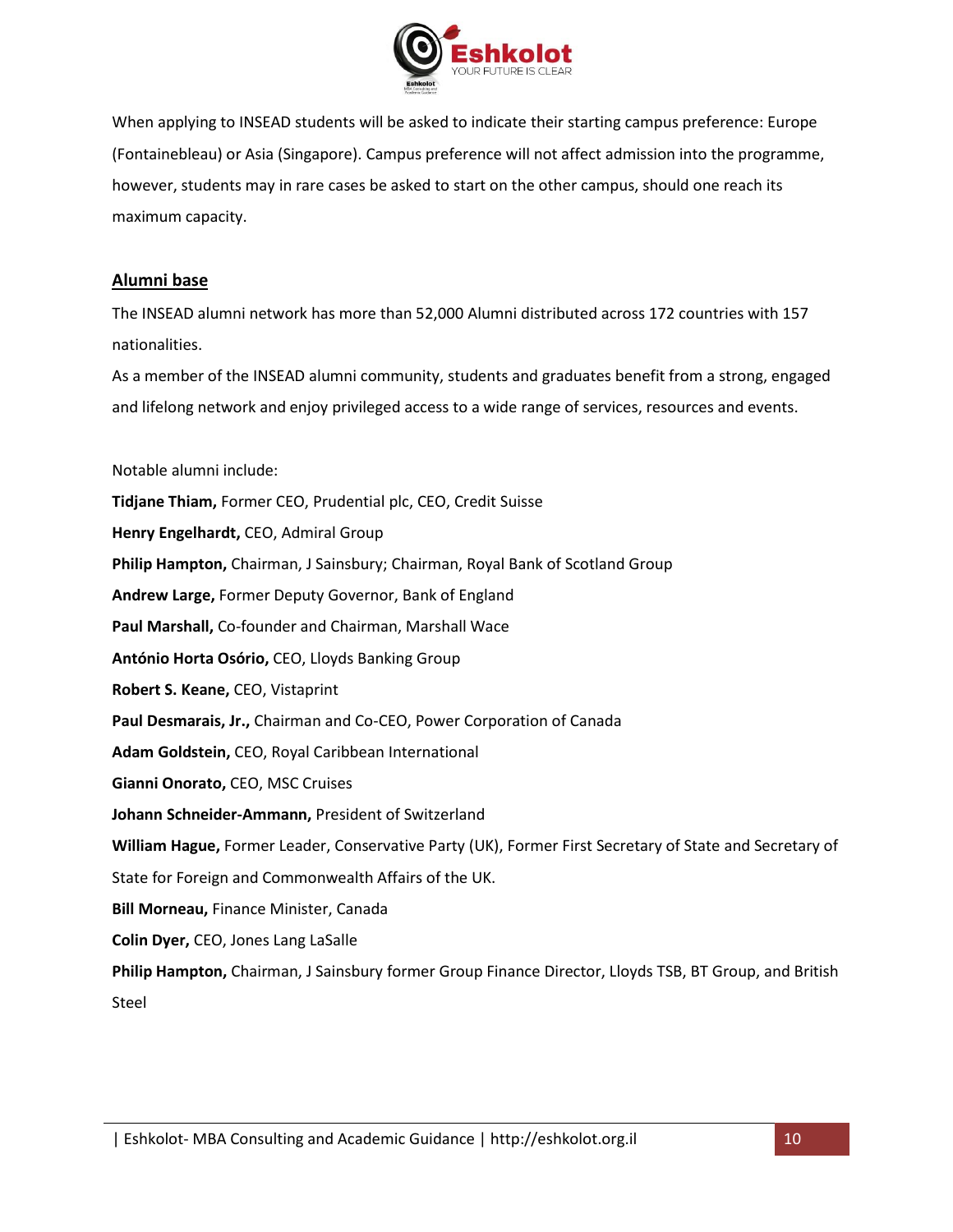

#### **Notable LBS professors**

#### **W. CHAN KIM,** Professor of Strategy and International Management:

W. Chan Kim is Co-Director of the INSEAD Blue Ocean Strategy Institute and The Boston Consulting Group Bruce D. Henderson Chair Professor of Strategy and International Management at INSEAD. Prior to joining INSEAD, he was a professor at the University of Michigan Business School, USA. He has served as a board member as well as an advisor for a number of multinational corporations in Europe, the U.S. and the Asia Pacific region. He is an advisory member for the European Union and serves as an advisor to several countries. He was born in Korea.

Kim is a Fellow of the World Economic Forum. He has published numerous articles on strategy and management which can be found in *the Academy of Management Journal*, *Management Science*, *Organization Science*, *Strategic Management Journal*, *Administrative Science Quarterly*, *Journal of International Business Studies*, *Harvard Business Review*, *Sloan Management Review*, and others. The *Journal of International Management* recognizes Kim as one of the world's most influential academic journal authors in global strategy. He also has published numerous articles in *The Wall Street Journal*, *The Wall Street Journal Europe*, *The New York Times*, *The Financial Times* and *The Asian Wall Street Journal*, among others.

#### **HORACIO FALCAO,** Senior Affiliate Professor of Decision Sciences

Horacio Falcao is a Senior Affiliate Professor of Decision Sciences at INSEAD, where he teaches and researches on Negotiation Sciences, while also directing the INSEAD executive education Negotiation Dynamics programme. He is the creator of the Value Negotiation system: a strategic and flexible approach to negotiation designed to maximize rewards at minimum risk in an international and complex world. He is also the founding partner of Value Negotiation Co, where he has been for over 15 years delivering negotiation consulting and coaching to different kinds of transactions in the private and public sectors. In 2010, Horacio published his book: *Value Negotiation: How to Finally Get the Win-Win Right*.

Previously, Horacio worked at Cambridge Negotiation Strategies and CMI International Group (a spin-off from the Harvard Negotiation Project) and previously at two prestigious law firms in Brazil. He founded and was the first Vice President of the Harvard Latin America Law Society. He has worked for the International Court of Arbitration in Paris and as a Harvard-trained mediator he has mediated cases at the courts of Massachusetts.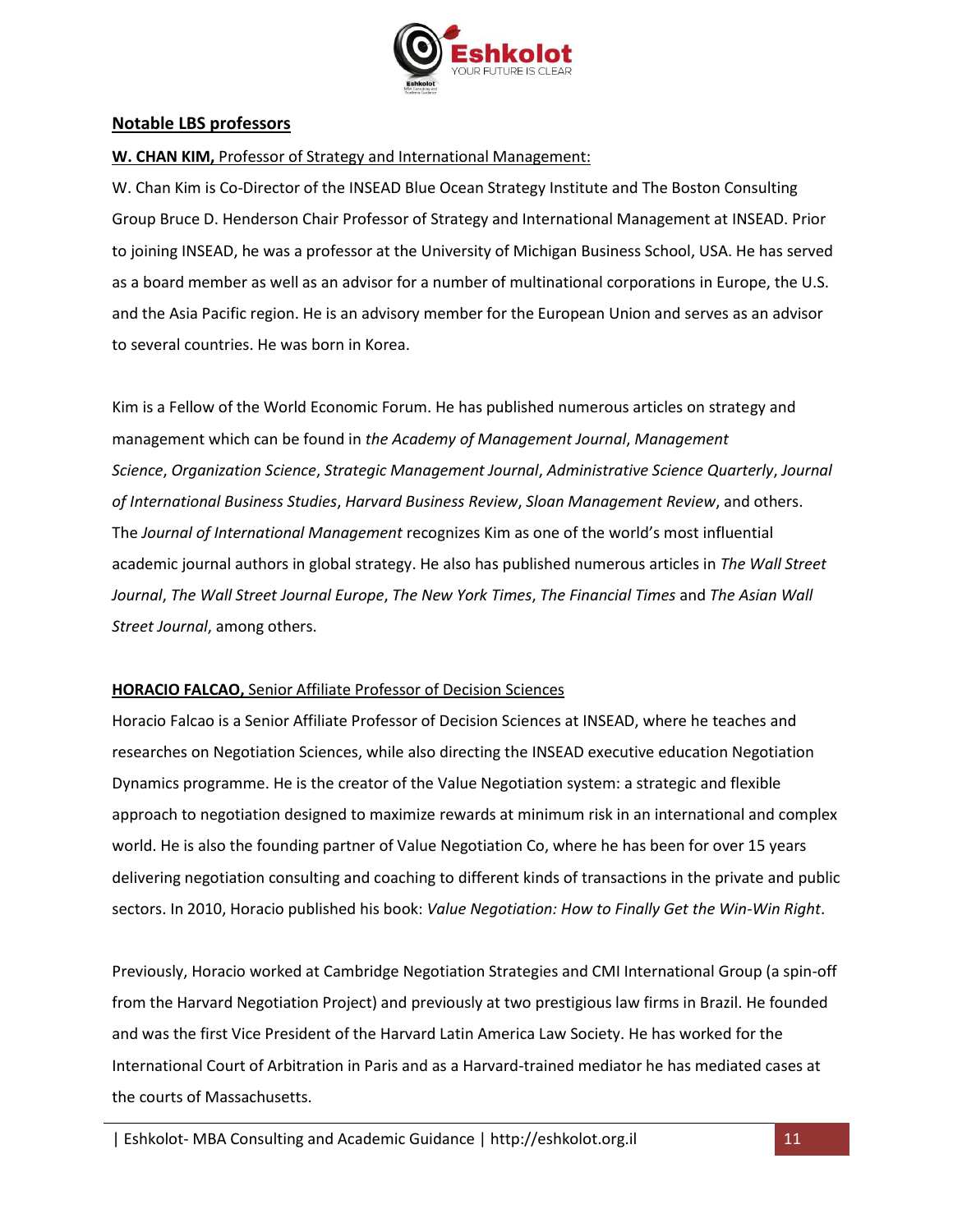

#### **RANDEL CARLOCK**, Senior Affiliate Professor of Entrepreneurship and Family Enterprise

Dr. Randel S. Carlock researches and teaches about entrepreneurship and family business based on his experience as a CEO, management professor, consultant and psychotherapist. He is the first Berghmans Lhoist Chaired Professor in Entrepreneurial Leadership and is the founder of the Wendel International Centre for Family Enterprise at INSEAD (Europe, Asia and Abu Dhabi) he directed from 2005 until 2009. He is co-directing the [The Family Business Enterprise Challenge.](https://www.insead.edu/executive-education/entrepreneurship-family-business/family-enterprise-challenge)

#### **MASSIMO MASSA**, Professor of Finance

Massimo Massa is the Rothschild Chaired Professor of Banking and Professor of Finance at INSEAD, where he teaches international finance, corporate finance, asset management, behavioural finance and governance in MBA, EMBA, PhD and Executive programs. His articles have been published in top academic journals and his research has been quoted in major magazines, newspapers, professional journals and forums. He is Associate Editor of the *Journal of Empirical Finance* and the *Review of Finance*.

#### **Financing the MBA**

Undertaking a life changing global MBA is a big investment of time and money, therefore INSEAD states that it is important to consider your financing options early on, whether in the form of savings, loans or scholarships. Most funding sources have strict deadlines, so research should be conducted as early as possible. Living expenses should be budgeted for well in advance, too. INSEAD can advise on what these are likely to include.

INSEAD scholarships are the most sought-after source of financial assistance. As they are limited in number, there is significant competition for each award and they require applicants to provide accurate details of their financial situation. These scholarships are granted under various criteria and essentially have two basic categories:

- 1) Need-based: Demonstrate financial need
- 2) Non-need based: by merit, nationality, gender, professional background, leadership abilities, field of previous studies etc.